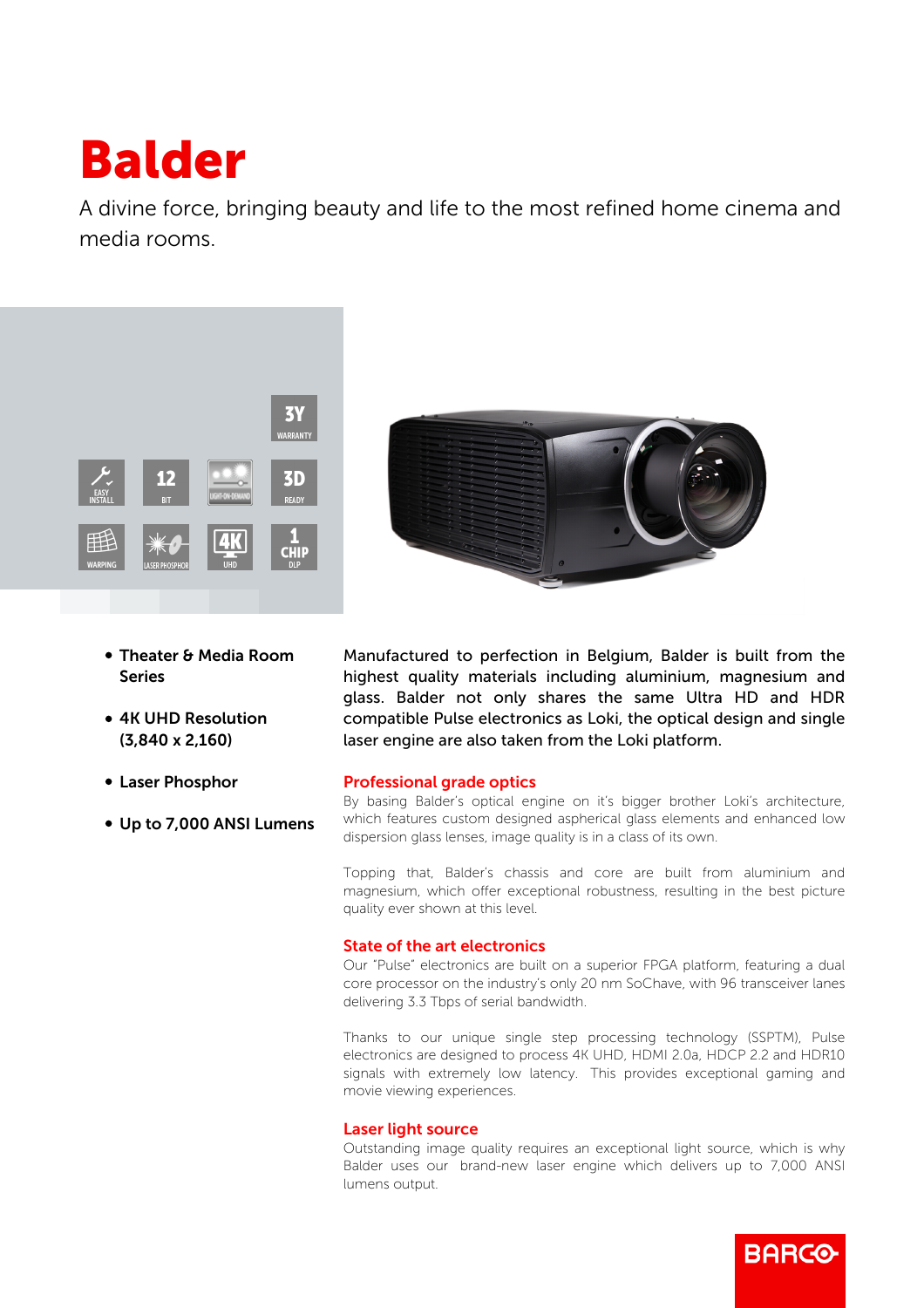Alongside significantly improved image uniformity, lasers last longer than traditional projector lamps, offer great image quality consistence over their lifetime, are less fragile and offer near instant on/off performance.

#### Liquid cooling

Balder has departed from a pure fan based cooling system, opting instead for a liquid cooling PID regulation system. This combined with our simulation grade warp engine allows Balder to operate at any angle (free rotation), offering new possibilities when it comes to architectural integration.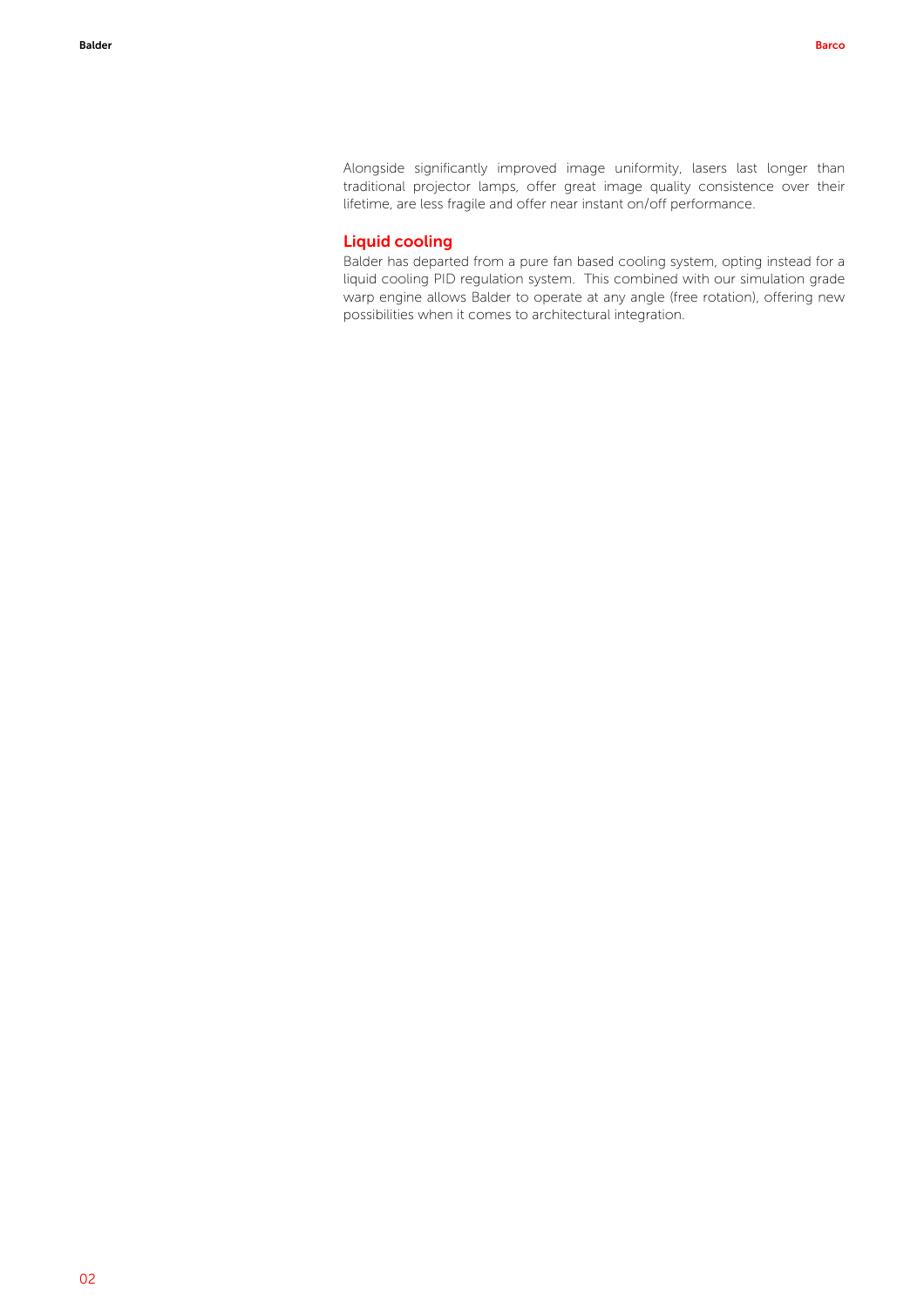| <b>PRODUCT SPECIFICATIONS</b>      | <b>BALDER</b>                                                                                                                                                                                                                                                                                                                                |
|------------------------------------|----------------------------------------------------------------------------------------------------------------------------------------------------------------------------------------------------------------------------------------------------------------------------------------------------------------------------------------------|
| Projector type                     | Single chip DLP                                                                                                                                                                                                                                                                                                                              |
| Technology                         | 0.9" DMD™                                                                                                                                                                                                                                                                                                                                    |
| Resolution                         | 3,840 x 2,160 (4K UHD)                                                                                                                                                                                                                                                                                                                       |
| Aspect ratio                       | 1.78:1 (16:9)                                                                                                                                                                                                                                                                                                                                |
| Light source                       | Laser phosphor                                                                                                                                                                                                                                                                                                                               |
| Light source lifetime              | 20,000 - 60,000 hours<br>Laser intensity dependent                                                                                                                                                                                                                                                                                           |
| Light output                       | DCI (P3) Color Wheel: Up to 4,000 ANSI lumens<br>T Color Wheel: Up to 5,000 ANSI lumens<br>M Color Wheel: Up to 7,000 ANSI lumens                                                                                                                                                                                                            |
| CLO (constant light output)        | Yes                                                                                                                                                                                                                                                                                                                                          |
| Contrast ratio                     | 1,800:1 Sequential<br>450:1 ANSI                                                                                                                                                                                                                                                                                                             |
| <b>Brightness uniformity</b>       | >90%                                                                                                                                                                                                                                                                                                                                         |
| Lens range                         | (R9802232) -EN68 (0.30:1) -Periscope Lens (requires vertical installation)<br>(R9801832) - FLDX UST (0.41:1) - 90° ns<br>(R9802244) - EN67 (0.65:1)<br>(R9802243) - EN66 (0.80 - 1.21:1)<br>(R9802003) - EN76 (0.95 - 1.30:1)<br>(R9802242) - EN63 (1.20 - 1.70:1)<br>(R9802241) - EN61 (1.70 - 2.50:1)<br>(R9801211) - EN44 (2.50 - 4.60:1) |
| Optical lens shift                 | Up to 88% vertical lens shift & up to 38% horizontal lens shift (depending on lens selection)                                                                                                                                                                                                                                                |
|                                    | Visit the Barco Residential Lens Calculator for further information<br>Download Lens & Airflow Data Here                                                                                                                                                                                                                                     |
| Optical dowser                     | Yes                                                                                                                                                                                                                                                                                                                                          |
| Color correction                   | P7 RealColor™                                                                                                                                                                                                                                                                                                                                |
| Color gamut                        | DCI (P3) Color Wheel: DCI P3<br>T Color Wheel: REC.709<br>M Color Wheel: REC.709                                                                                                                                                                                                                                                             |
| Image processing                   | Embedded Warp & Blend Engine                                                                                                                                                                                                                                                                                                                 |
| <b>WARP</b>                        | 4-Corner Warp & Bow Correction via Warp Engine                                                                                                                                                                                                                                                                                               |
| Orientation                        | 360° Rotation                                                                                                                                                                                                                                                                                                                                |
| Network connection                 | 10/100 Ethernet via RJ45 connection                                                                                                                                                                                                                                                                                                          |
| Integrated web server              | Yes                                                                                                                                                                                                                                                                                                                                          |
| Diagnostics                        | via Prospector web interface                                                                                                                                                                                                                                                                                                                 |
| HDR                                | HDR10                                                                                                                                                                                                                                                                                                                                        |
| 3D                                 | Active Stereoscopic 3D<br>Additional hardware required please contact an authorized Barco representative for details                                                                                                                                                                                                                         |
| Inputs                             | 1 x HDMI 2.0 (HDCP 2.2)<br>1 x HDBaseT (HDCP 1.4 -9Gbps only)<br>2 x Dual Link DVI-D<br>2 x Display Port (1.2)<br>12G-SDI<br>1 x RJ45 Ethernet<br>1 x RS232                                                                                                                                                                                  |
|                                    | 1 x Remote Control (RC)<br>3 x USB (2 x Rear, 1 x Front)<br>DMX (1 x Input, 1 x Output)                                                                                                                                                                                                                                                      |
| Input resolutions                  | From VGA up to 4K UHD (3,840 x 2,160) @ 60Hz<br>or up to 2,560 x 1,600 @ 120Hz                                                                                                                                                                                                                                                               |
| Latency                            | <b>TBD</b>                                                                                                                                                                                                                                                                                                                                   |
| Control                            | IR, RS232, IP, 12v Trigger<br>Driver modules available for: Crestron, Control4, RTI & Savant                                                                                                                                                                                                                                                 |
|                                    | NOTE: 12v Trigger(s) do not follow standard functionality and require an IP command to enable / disable them.<br>Download our integration guide for more information.                                                                                                                                                                        |
| Power requirements                 | 100 -240V / 50 -60Hz                                                                                                                                                                                                                                                                                                                         |
| Power consumption                  | 1,100 W -Max.                                                                                                                                                                                                                                                                                                                                |
| BTU per hour                       | 4,000 BTU/h -Max.                                                                                                                                                                                                                                                                                                                            |
| Standby power                      | Standby ECO Mode:<br>110v - 0.73W (with LAN Connection)<br>230v -0.82W (with LAN Connection)                                                                                                                                                                                                                                                 |
| Noise level (typical at 25°C/77°F) | 36 dB(A)                                                                                                                                                                                                                                                                                                                                     |
| Operating temperature              | 10 to 45 °C at Sea Level<br>Optimal Set Point: 20 °C                                                                                                                                                                                                                                                                                         |
| Operational humidity               | 20 to 80% (relative humidity)                                                                                                                                                                                                                                                                                                                |